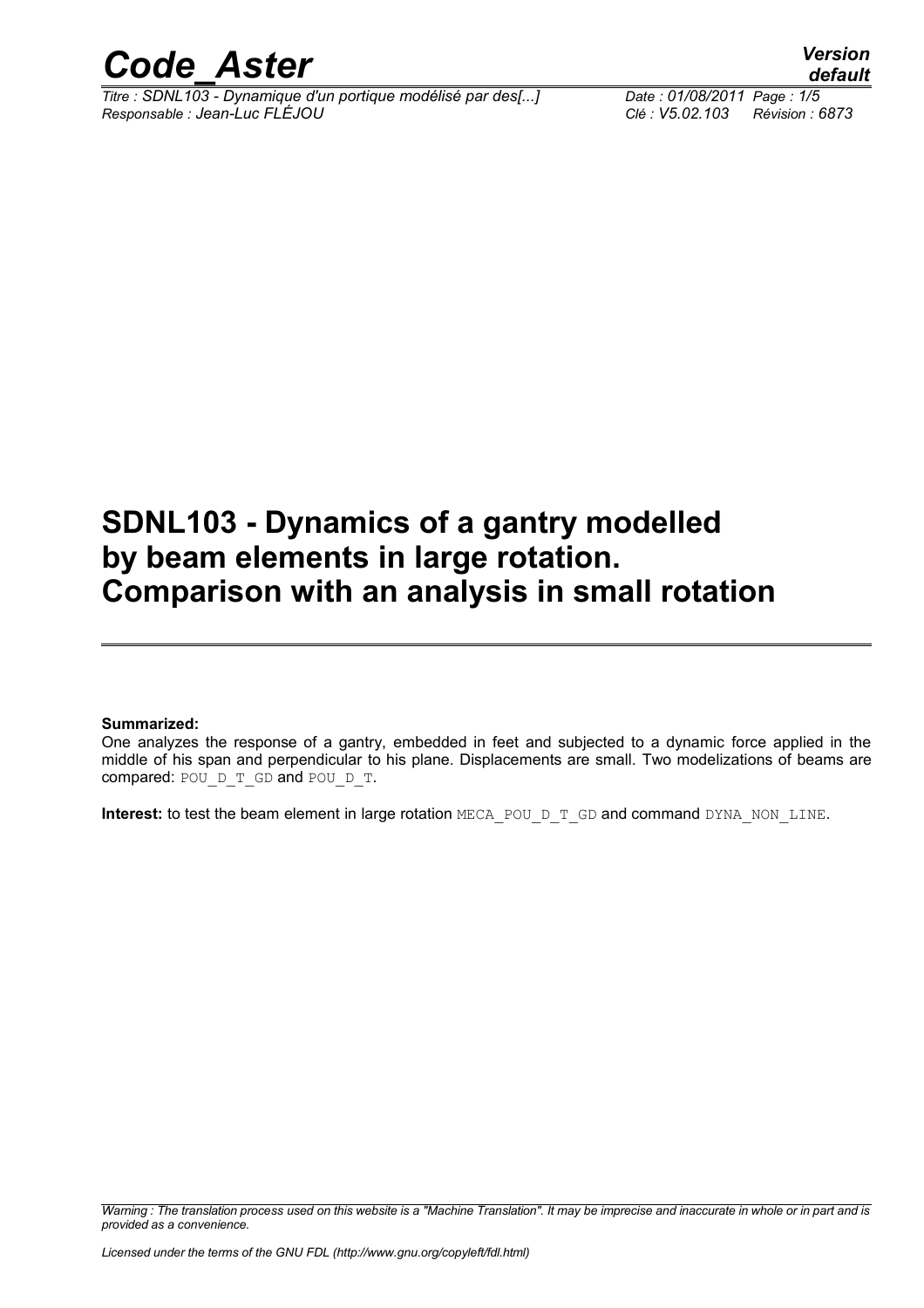$\overline{T}$ itre : SDNL103 - Dynamique d'un portique modélisé par des[...] *Responsable : Jean-Luc FLÉJOU Clé : V5.02.103 Révision : 6873*

### **1 Problem of reference**

#### **1.1 Geometry**



#### **1.2 Material properties**

| For the span:    | $E=7. E10 Pa$     | $v = 0.3$ | $\rho = 2700 \ kg/m^3$ |
|------------------|-------------------|-----------|------------------------|
| For the columns: | $E = 5$ . El 0 Pa | $v = 0.3$ | $\rho = 2500 \ kg/m^3$ |

#### **1.3 Boundary conditions and loadings**

Fixed support in foot of columns. Evolution of the force *F* :  $F(N)$ 500



#### **1.4 Initial conditions**

static Equilibrium position; velocity null.

*Warning : The translation process used on this website is a "Machine Translation". It may be imprecise and inaccurate in whole or in part and is provided as a convenience.*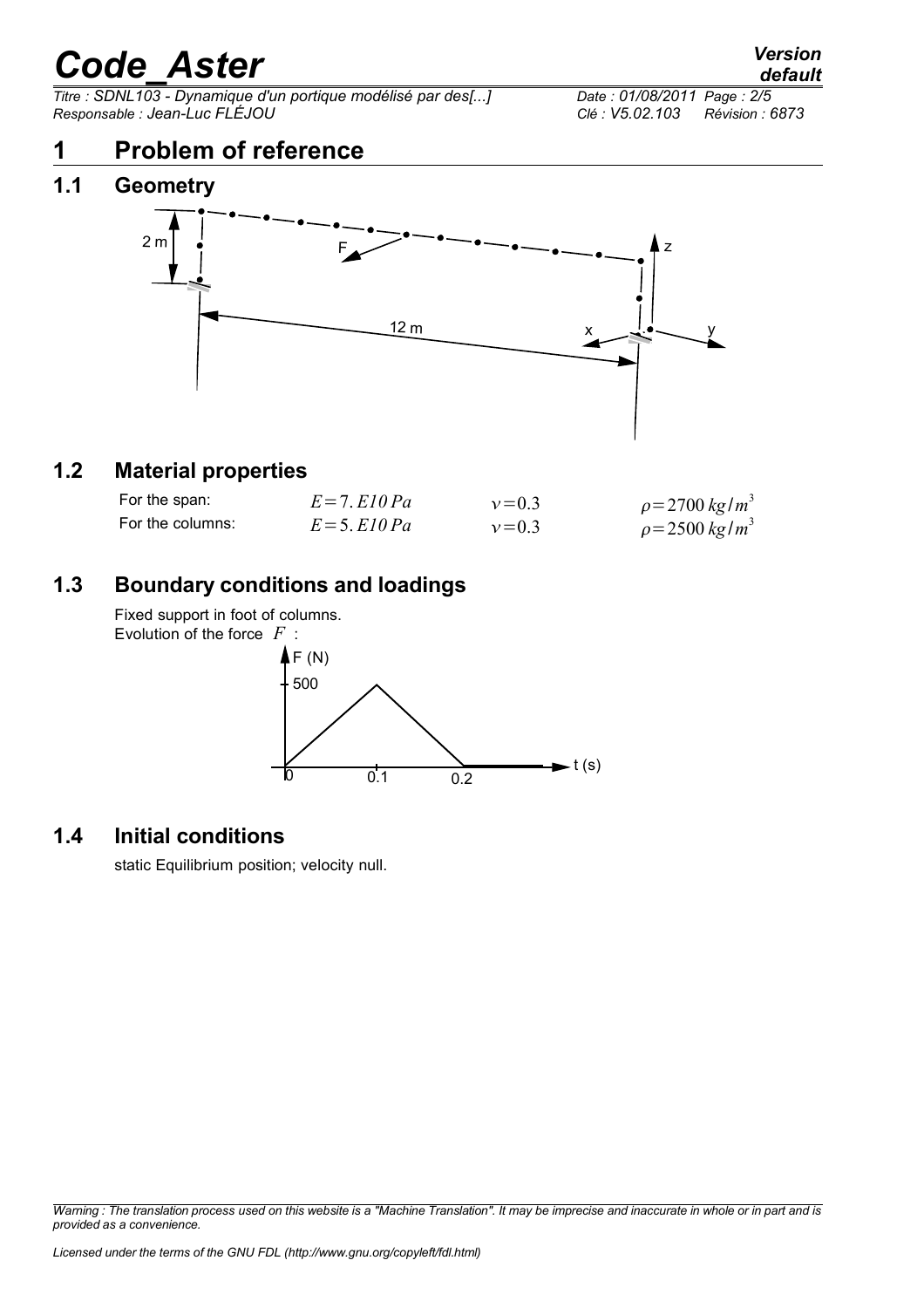*Titre : SDNL103 - Dynamique d'un portique modélisé par des[...] Date : 01/08/2011 Page : 3/5 Responsable : Jean-Luc FLÉJOU Clé : V5.02.103 Révision : 6873*

### **2 Reference solution**

#### **2.1 Method of calculating used for the reference solution**

This problem does not have an analytical solution. But, as displacements are small, one takes for reference the modelization by beam elements POU D\_T.

#### **2.2 Results of reference**

Displacement of the medium of the span, in the direction  $x$  at times:  $0.14s$ ;  $0.26s$ ;  $0.36s$  and  $0.47 s$ .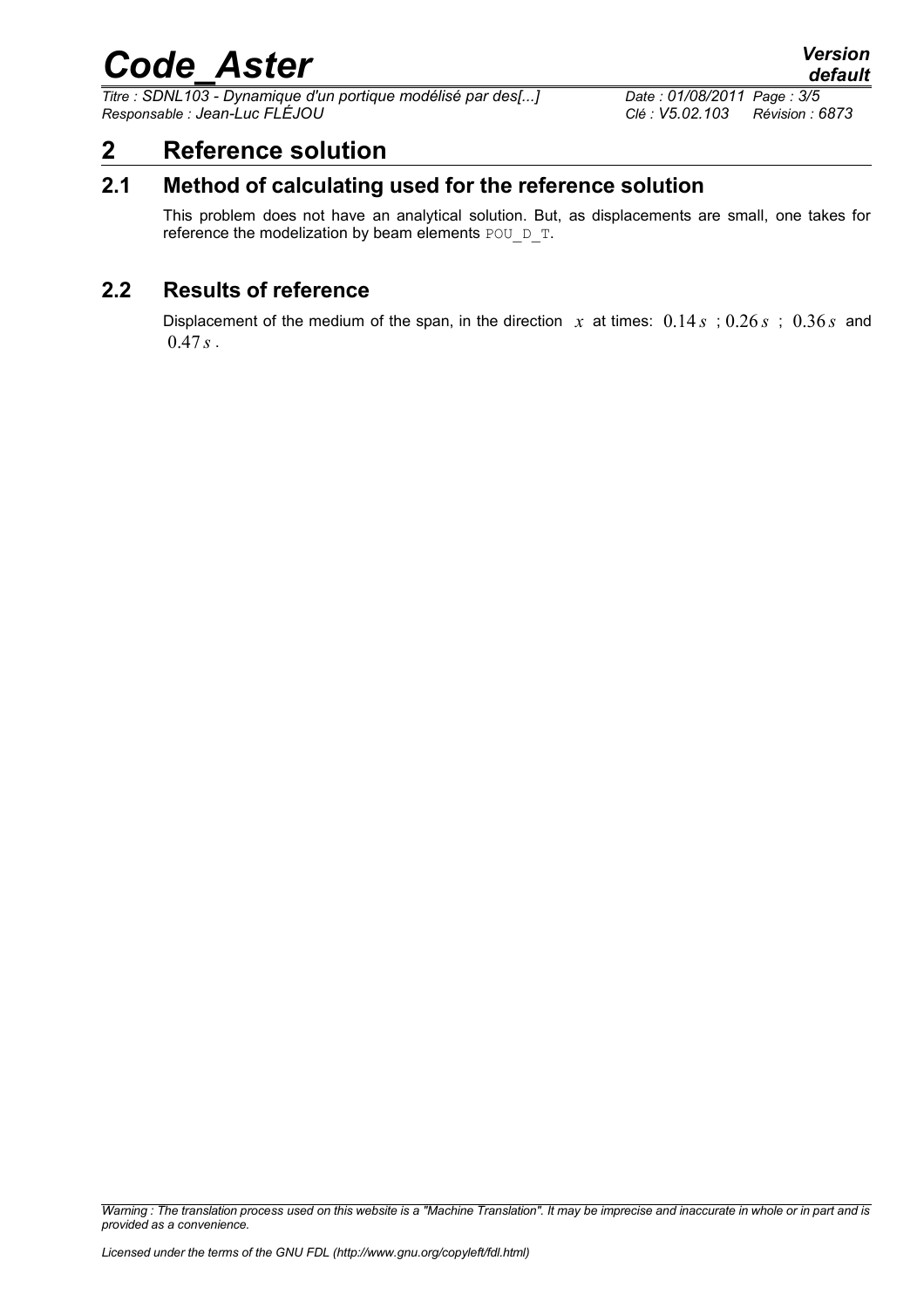*Titre : SDNL103 - Dynamique d'un portique modélisé par des[...] Date : 01/08/2011 Page : 4/5 Responsable : Jean-Luc FLÉJOU Clé : V5.02.103 Révision : 6873*

### **3 Modelization A**

#### **3.1 Characteristic of the modelization**

Characteristics of the span:

 $A = 2.24 E - 3 m<sup>2</sup>$  ;  $I_y = I_z = 3.7 E - 6 m<sup>4</sup>$  ;  $J_x = 7.4 E - 6 m<sup>4</sup>$  ;  $A_y = A_z = 1.2$ 

Characteristics of the columns:

 $A=3.14 E - 2m^2$  ;  $I_y=I_z=4.5 E - 5m^4$  ;  $J_x=9.0 E - 5m^4$  ;  $A_y=A_z=1.2$ 

The analysis relates to 0.5 *s* in 100 time step equal.

#### **3.2 Characteristics of the mesh**

the span is modelled by 12 beam elements; each column by 2 elements. All these elements have 1m length.

#### **3.3 Quantities tested and results**

| <b>Identification</b>   | POU D T       | POU D T GD<br><b>Aster</b> | % difference |
|-------------------------|---------------|----------------------------|--------------|
| DX into $t = 1.4 E - 1$ | 2.9706 E-2    | 2.9069 E-2                 | $-2.1$       |
| DX in $t = 2.6E - 1$    | $-2.6290$ F-2 | $-2.5376$ F-2              | $-3.5$       |
| DX in $t = 3.6E - 1$    | 2.5126 E-2    | 2.5147 E-2                 | 0.08         |
| DX in $t = 4.7 E - 1$   | $-2.5488$ F-2 | $-2.5390$ F-2              | $-0.4$       |

*Warning : The translation process used on this website is a "Machine Translation". It may be imprecise and inaccurate in whole or in part and is provided as a convenience.*